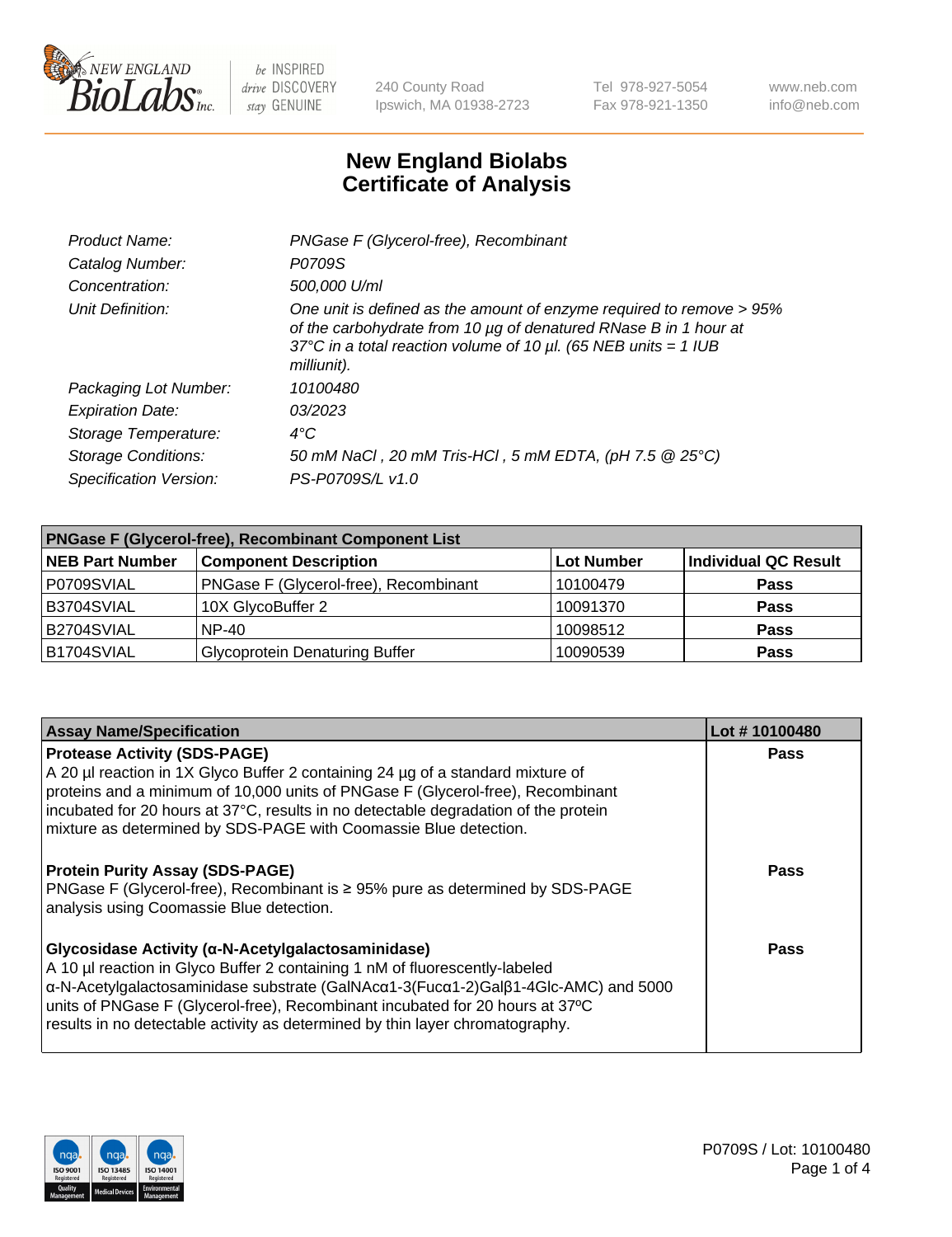

240 County Road Ipswich, MA 01938-2723 Tel 978-927-5054 Fax 978-921-1350 www.neb.com info@neb.com

| <b>Assay Name/Specification</b>                                                                                                                                                                                                                                                                                                                                 | Lot #10100480 |
|-----------------------------------------------------------------------------------------------------------------------------------------------------------------------------------------------------------------------------------------------------------------------------------------------------------------------------------------------------------------|---------------|
| Glycosidase Activity (a1-6 Galactosidase)<br>A 10 µl reaction in Glyco Buffer 2 containing 1 nM of fluorescently-labeled<br>α-Galactosidase substrate (Galα1-6Galα1-6Glcα1-2Fru-AMC) and 5000 units of PNGase F<br>(Glycerol-free), Recombinant incubated for 20 hours at 37°C results in no detectable<br>activity as determined by thin layer chromatography. | <b>Pass</b>   |
| Glycosidase Activity (α1-3 Mannosidase)<br>A 10 µl reaction in Glyco Buffer 2 containing 1 nM of fluorescently-labeled<br>α-Mannosidase substrate (Manα1-3Manβ1-4GlcNAc-AMC) and 5000 units of PNGase F<br>(Glycerol-free), Recombinant incubated for 20 hours at 37°C results in no detectable<br>activity as determined by thin layer chromatography.         | <b>Pass</b>   |
| Glycosidase Activity (α-Glucosidase)<br>A 10 µl reaction in Glyco Buffer 2 containing 1 nM of fluorescently-labeled<br>a-Glucosidase substrate (Glca1-6Glca1-4Glc-AMC) and 5000 units of PNGase F<br>(Glycerol-free), Recombinant incubated for 20 hours at 37°C results in no detectable<br>activity as determined by thin layer chromatography.               | <b>Pass</b>   |
| Glycosidase Activity (α1-6 Mannosidase)<br>A 10 µl reaction in Glyco Buffer 2 containing 1 nM of fluorescently-labeled<br>α-Mannosidase substrate (Μanα1-6Μanα1-6(Μanα1-3)Man-AMC) and 5000 units of PNGase F<br>(Glycerol-free), Recombinant incubated for 20 hours at 37°C results in no detectable<br>activity as determined by thin layer chromatography.   | <b>Pass</b>   |
| Glycosidase Activity (a1-3 Galactosidase)<br>A 10 µl reaction in Glyco Buffer 2 containing 1 nM of fluorescently-labeled<br>α-Galactosidase substrate (Galα1-3Galβ1-4GlcNAc-AMC) and 5000 units of PNGase F<br>(Glycerol-free), Recombinant incubated for 20 hours at 37°C results in no detectable<br>activity as determined by thin layer chromatography.     | <b>Pass</b>   |
| Glycosidase Activity (a1-2 Fucosidase)<br>A 10 µl reaction in Glyco Buffer 2 containing 1 nM of fluorescently-labeled<br>α-Fucosidase substrate (Fucα1-2Galβ1-4Glc-AMC) and 5000 units of PNGase F<br>(Glycerol-free), Recombinant incubated for 20 hours at 37°C results in no detectable<br>activity as determined by thin layer chromatography.              | <b>Pass</b>   |
| Glycosidase Activity (α1-3 Fucosidase)<br>A 10 µl reaction in Glyco Buffer 2 containing 1 nM of fluorescently-labeled<br>α-Fucosidase substrate (Fucα1-3Galβ1-4GlcNAcβ1-3Galβ1-4Glc-AMC) and 5,000 of PNGase<br>F (Glycerol-free), Recombinant incubated for 20 hours at 37°C results in no<br>detectable activity as determined by thin layer chromatography.  | Pass          |
| Glycosidase Activity (β-N-Acetylglucosaminidase)                                                                                                                                                                                                                                                                                                                | <b>Pass</b>   |

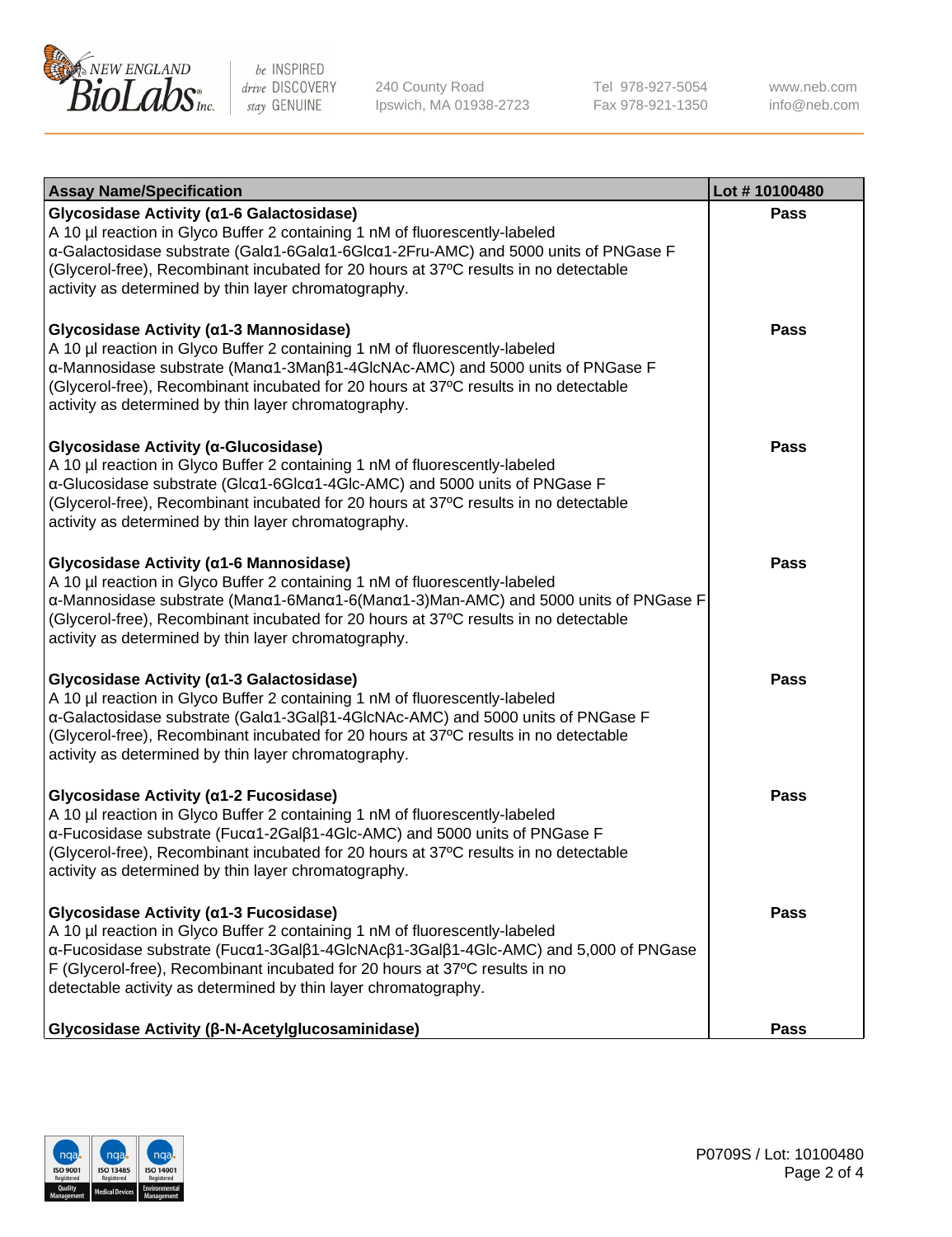

240 County Road Ipswich, MA 01938-2723 Tel 978-927-5054 Fax 978-921-1350

www.neb.com info@neb.com

| <b>Assay Name/Specification</b>                                                                                                                                                                                                                                                                                                                                                  | Lot #10100480 |
|----------------------------------------------------------------------------------------------------------------------------------------------------------------------------------------------------------------------------------------------------------------------------------------------------------------------------------------------------------------------------------|---------------|
| A 10 µl reaction in Glyco Buffer 2 containing 1 nM of fluorescently-labeled<br>β-N-Acetylglucosaminidase substrate (GlcNAcβ1-4GlcNAcβ1-4GlcNAc-AMC) and 5000 units<br>of PNGase F (Glycerol-free), Recombinant incubated for 20 hours at 37°C results in<br>no detectable activity as determined by thin layer chromatography.                                                   |               |
| Glycosidase Activity (β-N-Acetylgalactosaminidase)<br>A 10 µl reaction in Glyco Buffer 2 containing 1 nM of fluorescently-labeled<br>β-N-Acetylgalactosaminidase substrate (GalNAcβ1-4Galβ1-4Glc-AMC) and 5000 units of<br>PNGase F (Glycerol-free), Recombinant incubated for 20 hours at 37°C results in no<br>detectable activity as determined by thin layer chromatography. | <b>Pass</b>   |
| Glycosidase Activity (β-Xylosidase)<br>A 10 µl reaction in Glyco Buffer 2 containing 1 nM of fluorescently-labeled<br>β-Xylosidase substrate (Xylβ1-4Xylβ1-4Xylβ1-4Xyl-AMC) and 5000 units of PNGase F<br>(Glycerol-free), Recombinant incubated for 20 hours at 37°C results in no detectable<br>activity as determined by thin layer chromatography.                           | <b>Pass</b>   |
| Glycosidase Activity (β1-3 Galactosidase)<br>A 10 µl reaction in Glyco Buffer 2 containing 1 nM of fluorescently-labeled<br>β-Galactosidase substrate (Galβ1-3GlcNAcβ1-4Galβ1-4Glc-AMC) and 5000 units of PNGase<br>F (Glycerol-free), Recombinant incubated for 20 hours at 37°C results in no<br>detectable activity as determined by thin layer chromatography.               | <b>Pass</b>   |
| Glycosidase Activity (α-Neuraminidase)<br>A 10 µl reaction in Glyco Buffer 2 containing 1 nM of fluorescently-labeled<br>α-Neuraminidase substrate (Neu5Acα2-3Galβ1-3GlcNAcβ1-3Galβ1-4Glc-AMC) and 5000 units<br>of PNGase F (Glycerol-free), Recombinant incubated for 20 hours at 37°C results in<br>no detectable activity as determined by thin layer chromatography.        | <b>Pass</b>   |
| Glycosidase Activity (β-Mannosidase)<br>A 10 µl reaction in Glyco Buffer 2 containing 1 nM of fluorescently-labeled<br>$\beta$ -Mannosidase substrate (Man $\beta$ 1-4Man $\beta$ 1-4Man-AMC) and 5000 units of PNGase F<br>(Glycerol-free), Recombinant incubated for 20 hours at 37°C results in no detectable<br>activity as determined by thin layer chromatography.         | <b>Pass</b>   |
| Glycosidase Activity ( $\beta$ 1-4 Galactosidase)<br>A 10 µl reaction in Glyco Buffer 2 containing 1 nM of fluorescently-labeled<br>β-Galactosidase substrate (Galβ1-4GlcNAcβ1-3Galβ1-4Glc -AMC) and 5000 units of<br>PNGase F (Glycerol-free), Recombinant incubated for 20 hours at 37°C results in no<br>detectable activity as determined by thin layer chromatography.      | <b>Pass</b>   |
| <b>Glycosidase Activity (Endo F2, F3)</b><br>A 10 µl reaction in Glyco Buffer 2 containing 1 nM of fluorescently-labeled Endo F2,                                                                                                                                                                                                                                                | <b>Pass</b>   |